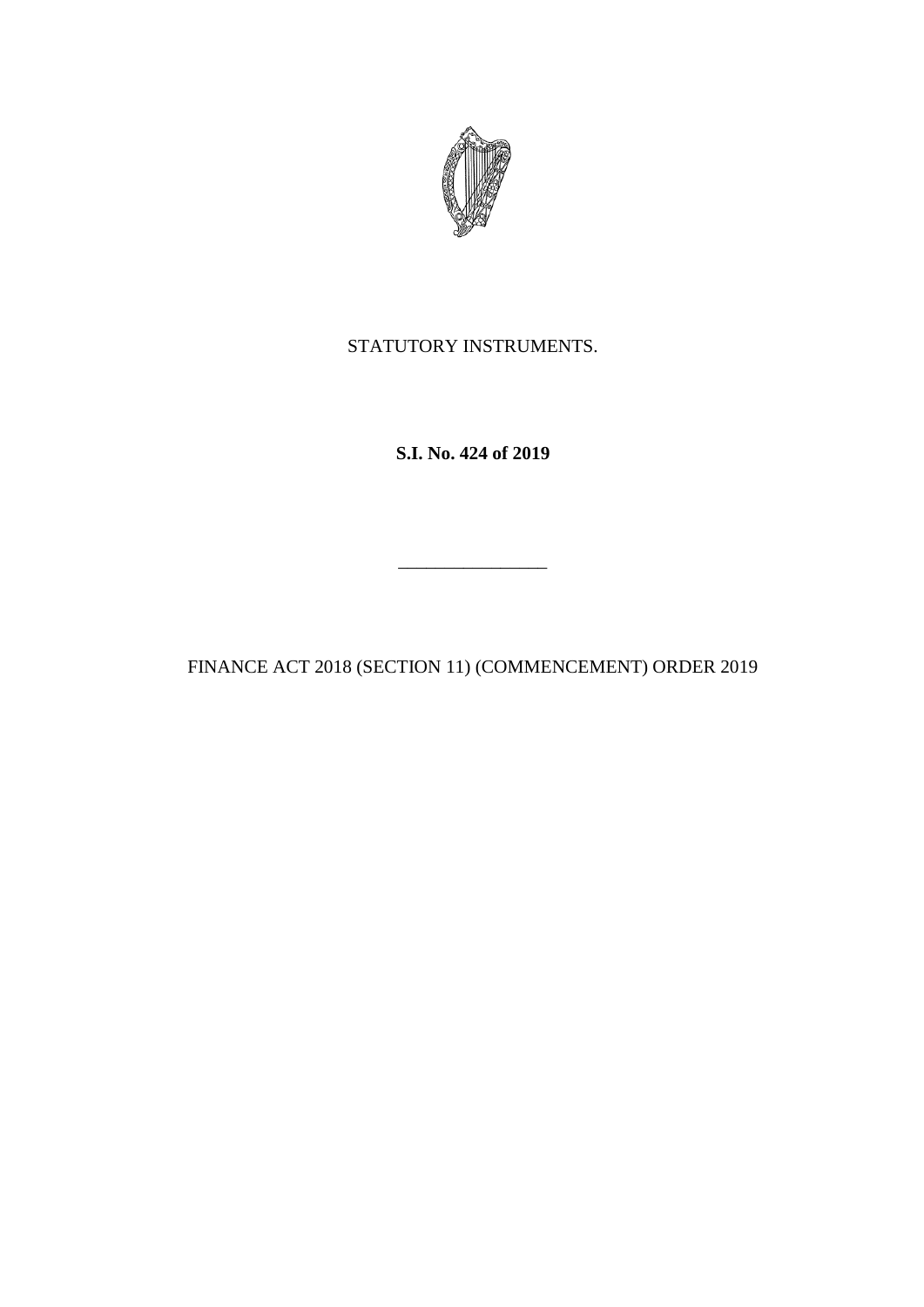## S.I. No. 424 of 2019

## FINANCE ACT 2018 (SECTION 11) (COMMENCEMENT) ORDER 2019

I, PASCHAL DONOHOE, Minister for Finance, in exercise of the powers conferred on me by section 11(2) of the Finance Act 2018 (No. 30 of 2018), hereby order as follows:

1. This Order may be cited as the Finance Act 2018 (Section 11) (Commencement) Order 2019.

2. The  $1<sup>st</sup>$  day of January 2019 is appointed as the day on which section 11(1) of the Finance Act 2018 (No. 30 of 2018) is deemed to have come into operation.



GIVEN under my Official Seal 8 August, 2019.

PASCHAL DONOHOE, Minister for Finance.